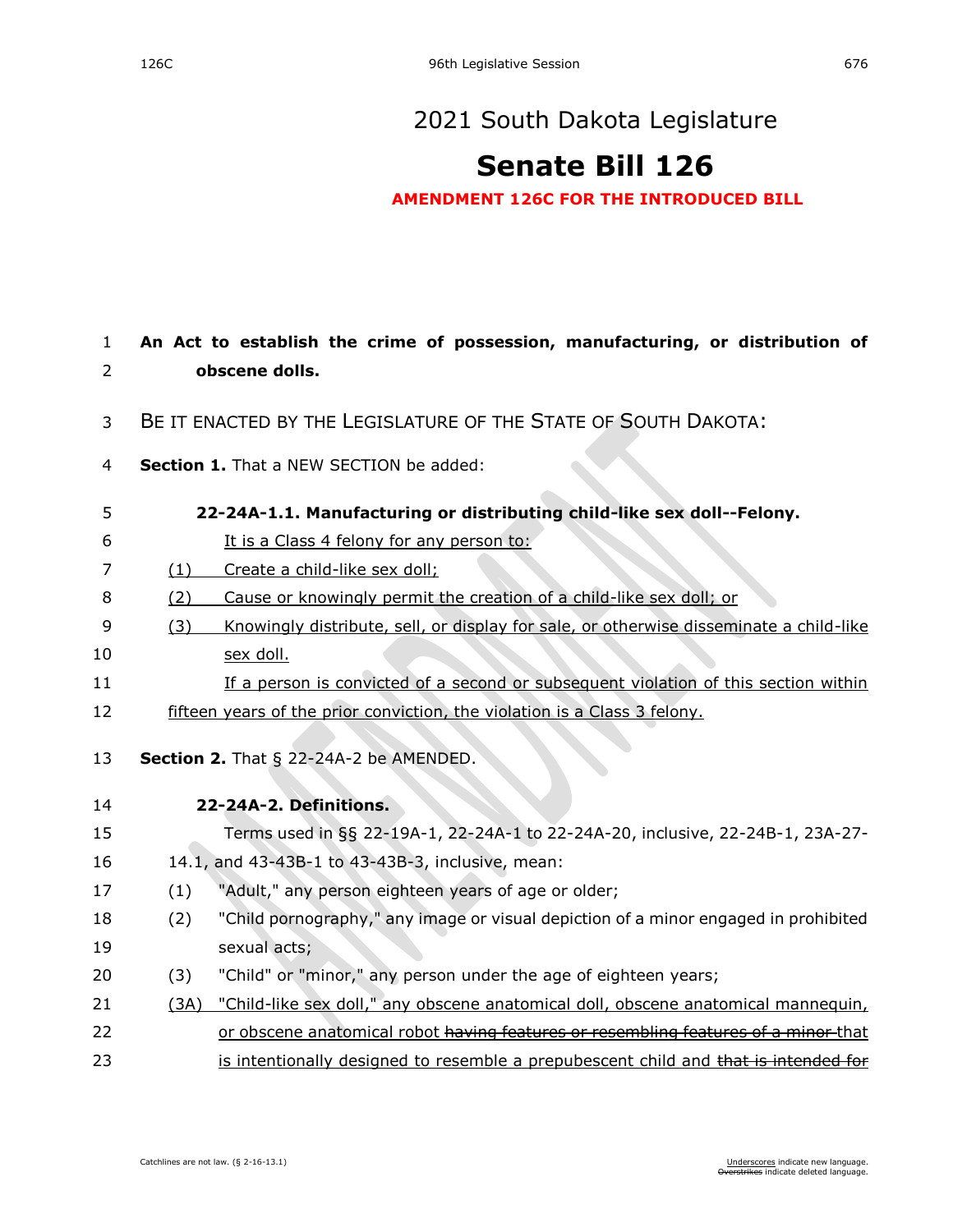1 either to entice sexual excitement, or intended for engagement to engage in 2 prohibited sexual acts, or intended for simulation of any such act; (4) "Computer," any electronic, magnetic, optical, electrochemical, or other high-speed data processing device performing logical, arithmetic, or storage functions and includes any data storage facility or communications facility directly related to or operating in conjunction with such device, including wireless communication devices such as cellular phones. The term also includes any on-line service, internet service, or internet bulletin board; (5) Deleted by SL 2005, ch 120, § 408 (6) "Digital media," any electronic storage device, including a floppy disk or other magnetic storage device or any compact disc that has memory and the capacity to store audio, video, or written materials; (7) "Harmful to minors," any reproduction, imitation, characterization, description, visual depiction, exhibition, presentation, or representation, of whatever kind or 15 form, depicting nudity, sexual conduct, or sexual excitement if it: (a) Predominantly appeals to the prurient, shameful, or morbid interest of minors; (b) Is patently offensive to prevailing standards in the adult community as a whole with respect to what is suitable material for minors; and (c) Taken as a whole, is without serious literary, artistic, political, or scientific 21 value for minors. This term does not include a mother's breast-feeding of her baby; (8) "Masochism," sexual gratification achieved by a person through, or the association of sexual activity with, submission or subjection to physical pain, suffering, humiliation, torture, or death; (9) "Nudity," the showing or the simulated showing of the human male or female genitals, pubic area, or buttocks with less than a fully opaque covering; or the showing of the female breast with less than a fully opaque covering of any portion thereof below the top of the nipple; or the depiction of covered male genitals in a discernibly turgid state for the purpose of creating sexual excitement. This term does not include a mother's breast-feeding of her baby irrespective of whether or not the nipple is covered during or incidental to feeding; (10) "Obscene," the status of material which: (a) The average person, applying contemporary community standards, would find, taken as a whole, appeals to the prurient interest;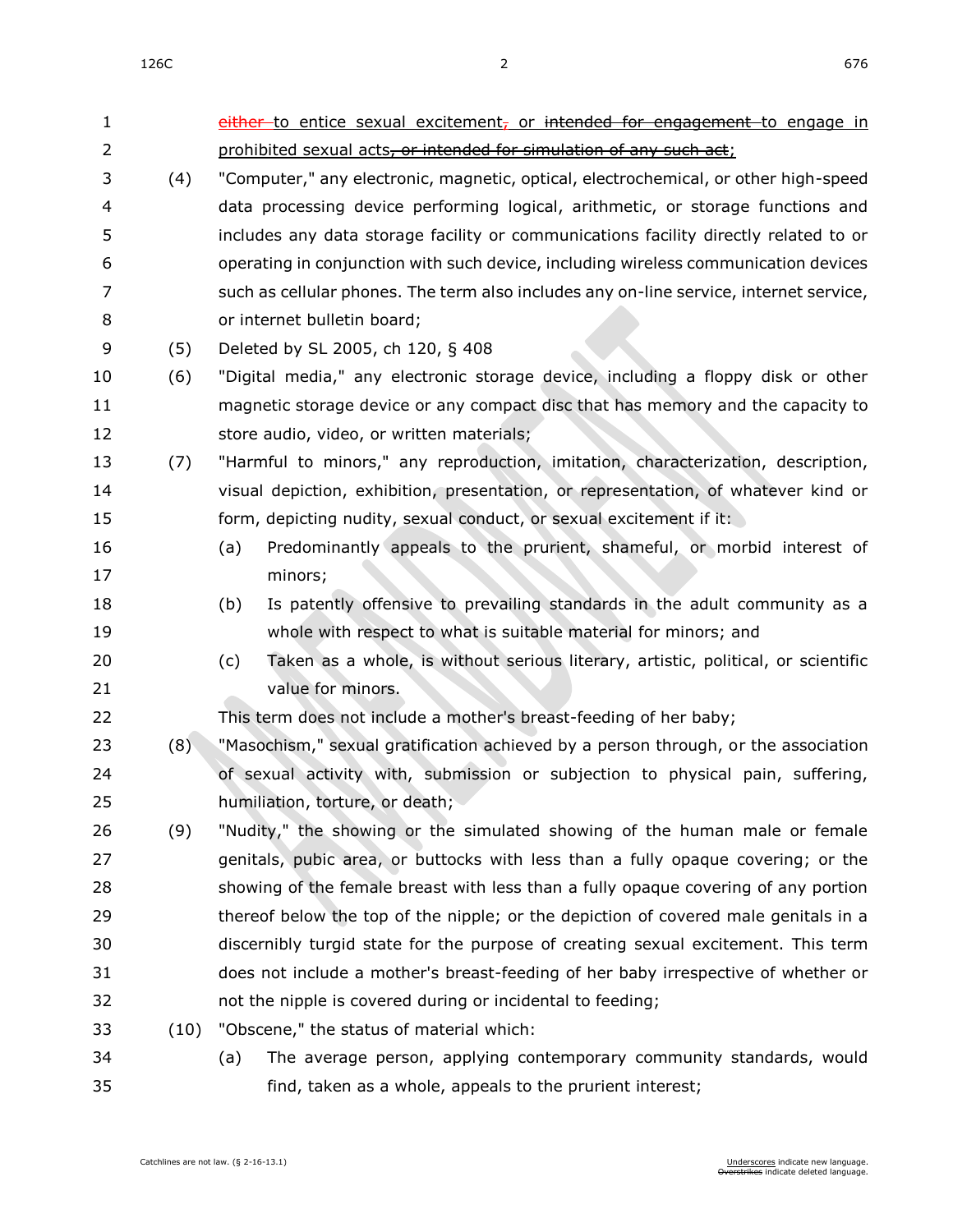$126C$  676

- (b) Depicts or describes, in a patently offensive way, prohibited sexual acts; and (c) Taken as a whole, lacks serious literary, artistic, political, or scientific value. This term does not include a mother's breast-feeding of her baby; (11) "Person," includes individuals, children, firms, associations, joint ventures, partnerships, estates, trusts, business trusts, syndicates, fiduciaries, corporations, and all other groups or combinations; (12) "Sadism," sexual gratification achieved through, or the association of sexual activity with, the infliction of physical pain, suffering, humiliation, torture, or death; (13) "Sadomasochistic abuse," flagellation or torture by or upon a minor, or the condition of being fettered, bound, or otherwise physically restrained, for the purpose of deriving sexual satisfaction, or satisfaction brought about as a result of sadistic violence, from inflicting harm on another or receiving such harm oneself; (14) "Sexual battery," oral, anal, or vaginal penetration by, or union with, the sexual organ of another or the anal or vaginal penetration of another by any other object. This term does not include an act done for a bona fide medical purpose; (15) "Sexual bestiality," any sexual act, actual or simulated, between a person and an animal involving the sex organ of the one and the mouth, anus, or vagina of the other; (16) "Prohibited sexual act," actual or simulated sexual intercourse, sadism, masochism, sexual bestiality, incest, masturbation, or sadomasochistic abuse; actual or simulated exhibition of the genitals, the pubic or rectal area, or the bare feminine breasts, in a lewd or lascivious manner; actual physical contact with a person's clothed or unclothed genitals, pubic area, buttocks, or, if such person is a female, breast with the intent to arouse or gratify the sexual desire of either party; defecation or urination for the purpose of creating sexual excitement in the viewer; or any act or conduct which constitutes sexual battery or simulates that sexual battery is being or will be committed. The term includes encouraging, aiding, abetting or enticing any person to commit any such acts as provided in this subdivision. The term does not include a mother's breast-feeding of her baby; (17) "Sexual excitement," the condition of the human male or female genitals if in a state of sexual stimulation or arousal; (18) "Sexually oriented material," any book, article, magazine, publication, visual depiction or written matter of any kind or any drawing, etching, painting, 34 photograph, motion picture film, child-like sex doll, or sound recording that depicts
- sexual activity, actual or simulated, involving human beings or human beings and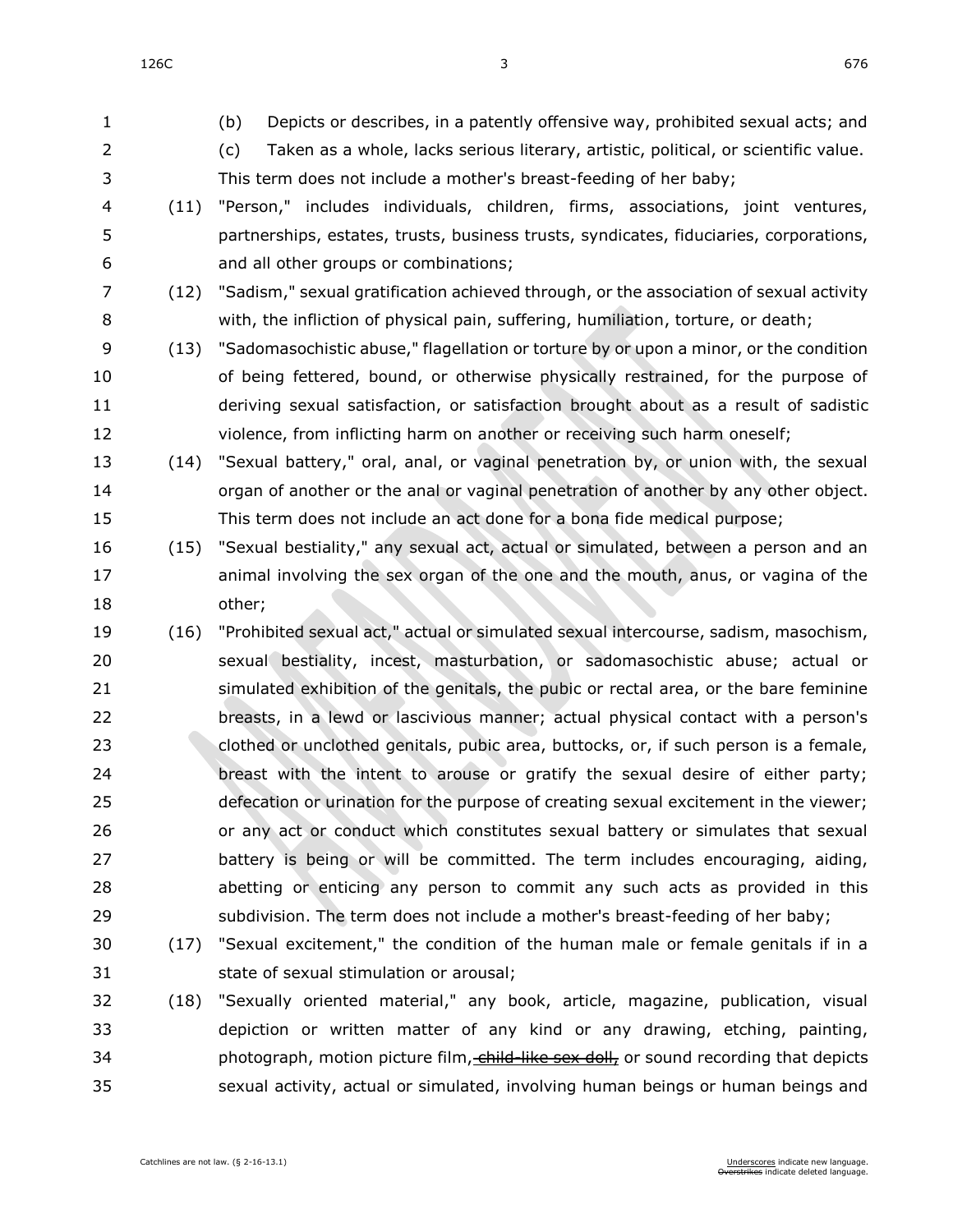animals, that exhibits uncovered human genitals or the pubic region in a lewd or lascivious manner, or that exhibits human male genitals in a discernibly turgid state, even if completely and opaquely covered;

- (19) "Simulated," the explicit depiction of conduct described in subdivision (16) of this section that creates the appearance of such conduct and that exhibits any uncovered portion of the breasts, genitals, or anus;
- (20) "Visual depiction," any developed and undeveloped film, photograph, slide and 8 videotape, and any photocopy, drawing, printed or written material, and child-like **Sex doll,** and any data stored on computer disk, digital media, or by electronic means that are capable of conversion into a visual image.
- **Section 3.** That a NEW SECTION be added:

## **22-24A-3.1. Purchasing or possessing child-like sex doll--**

- **FelonyMisdemeanor or felony--Assessment.**
- 14 It is a Chass 4 felony Class 1 misdemeanor for any person to knowingly purchase or possess a child-like sex doll.
- If a person is convicted of a second or subsequent violation of this section within 17 fifteen years of the prior conviction, the violation is a Class 3-Class 6 felony.
- **Section 4.** [That § 22-24A-20 be AMENDED.](https://sdlegislature.gov/Statutes/Codified_Laws/2047431)
- **[22-24A-20. E](https://sdlegislature.gov/Statutes/Codified_Laws/DisplayStatute.aspx?Type=Statute&Statute=22-24A-20)xemption of publications with redeeming social value.**

 The provisions of §§ [22-22-24.3,](https://sdlegislature.gov/Statutes/Codified_Laws/DisplayStatute.aspx?Type=Statute&Statute=22-22-24.3) [22-24A-1,](https://sdlegislature.gov/Statutes/Codified_Laws/DisplayStatute.aspx?Type=Statute&Statute=22-24A-1) 22-24A-1.1, [22-24A-3,](https://sdlegislature.gov/Statutes/Codified_Laws/DisplayStatute.aspx?Type=Statute&Statute=22-24A-3) 22-24A-3.1, and [22-24A-5](https://sdlegislature.gov/Statutes/Codified_Laws/DisplayStatute.aspx?Type=Statute&Statute=22-24A-5) do not apply to the selling, lending, distributing, exhibiting, giving away, showing, possessing, or making of films, photographs, or other materials involving only 23 nudity, if the materials are made for and have a serious literary, artistic, educational, or scientific value.

**Section 5.** [That § 22-24B-1 be AMENDED.](https://sdlegislature.gov/Statutes/Codified_Laws/2047434)

 **[22-24B-1. S](https://sdlegislature.gov/Statutes/Codified_Laws/DisplayStatute.aspx?Type=Statute&Statute=22-24B-1)ex crimes determined.** For the purposes of §§ [22-24B-2](https://sdlegislature.gov/Statutes/Codified_Laws/DisplayStatute.aspx?Type=Statute&Statute=22-24B-2) to [22-24B-14,](https://sdlegislature.gov/Statutes/Codified_Laws/DisplayStatute.aspx?Type=Statute&Statute=22-24B-14) inclusive, a sex crime is any of the

28 following crimes regardless of the date of the commission of the offense or the date of conviction:

(1) Rape as set forth in § [22-22-1;](https://sdlegislature.gov/Statutes/Codified_Laws/DisplayStatute.aspx?Type=Statute&Statute=22-22-1)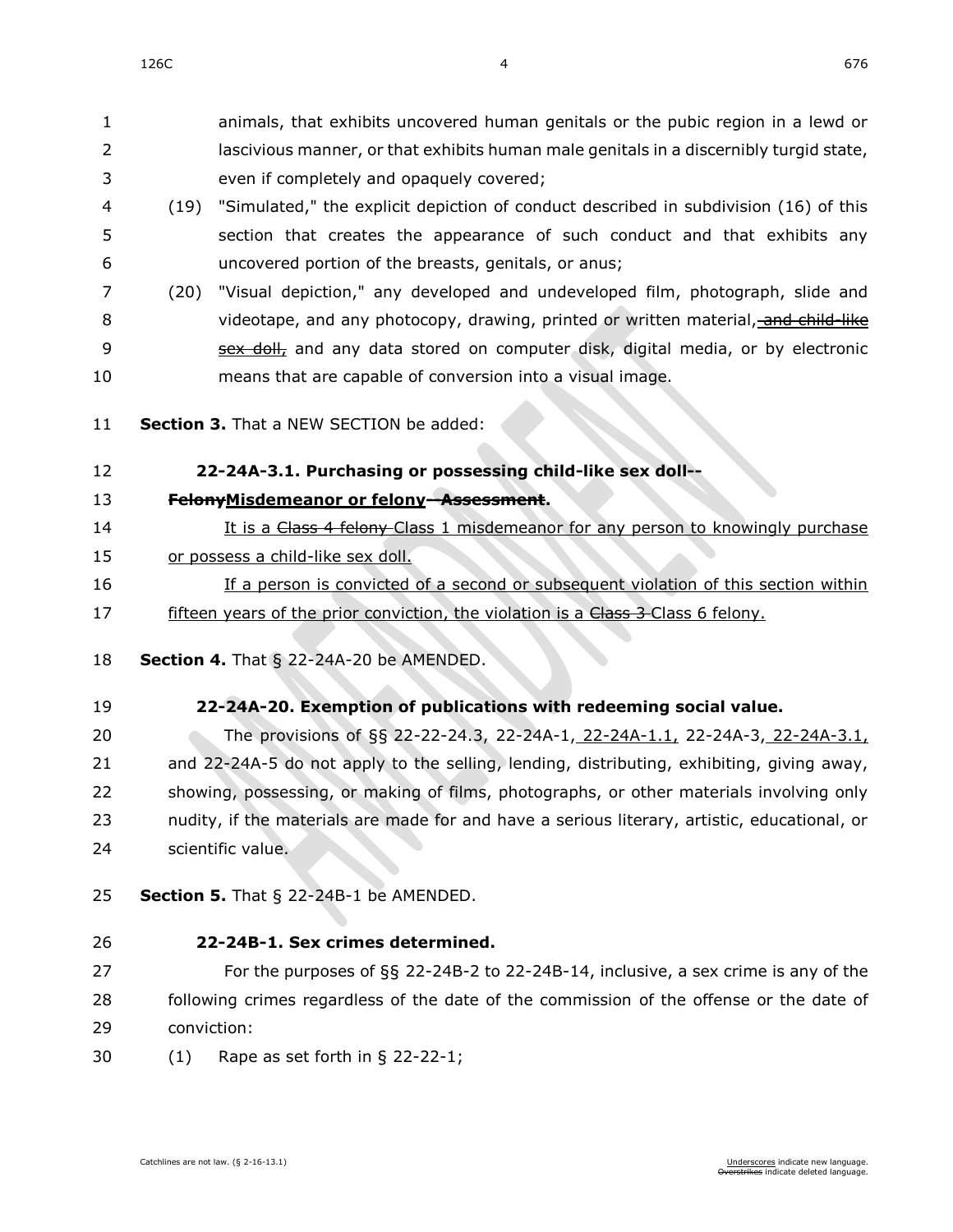| $\mathbf{1}$<br>$\overline{2}$ | (2)  | Felony sexual contact with a minor under sixteen as set forth in § 22-22-7 if<br>committed by an adult; |
|--------------------------------|------|---------------------------------------------------------------------------------------------------------|
| 3                              | (3)  | Sexual contact with a person incapable of consenting as set forth in $\S$ 22-22-7.2;                    |
| 4                              | (4)  | Incest if committed by an adult;                                                                        |
| 5                              | (5)  | Possessing, manufacturing, or distributing child pornography as set forth in § 22-                      |
| 6                              |      | $24A-3;$                                                                                                |
| 7                              | (6)  | Sale of child pornography as set forth in § 22-24A-1;                                                   |
| 8                              | (7)  | Sexual exploitation of a minor as set forth in § 22-22-24.3;                                            |
| 9                              | (8)  | Kidnapping, as set forth in $\S$ 22-19-1, if the victim of the criminal act is a minor;                 |
| 10                             | (9)  | Promotion of prostitution of a minor as set forth in subdivision 22-23-2(2);                            |
| 11                             | (10) | Criminal pedophilia as previously set forth in § 22-22-30.1;                                            |
| 12                             | (11) | Felony indecent exposure as previously set forth in former $\S$ 22-24-1 or felony                       |
| 13                             |      | indecent exposure as set forth in § 22-24-1.2;                                                          |
| 14                             | (12) | Solicitation of a minor as set forth in $\S$ 22-24A-5;                                                  |
| 15                             | (13) | Felony indecent exposure as set forth in § 22-24-1.3;                                                   |
| 16                             | (14) | Bestiality as set forth in § 22-22-42;                                                                  |
| 17                             | (15) | An attempt, conspiracy, or solicitation to commit any of the crimes listed in this                      |
| 18                             |      | section;                                                                                                |
| 19                             | (16) | Any crime, court martial offense, or tribal offense committed in a place other than                     |
| 20                             |      | this state that constitutes a sex crime under this section if committed in this state;                  |
| 21                             | (17) | Any federal crime, court martial offense, or tribal offense that constitutes a sex                      |
| 22                             |      | crime under federal law;                                                                                |
| 23                             | (18) | Any crime committed in another state if that state also requires anyone convicted                       |
| 24                             |      | of that crime register as a sex offender in that state;                                                 |
| 25                             |      | (19) If the victim is a minor:                                                                          |
| 26                             |      | Any sexual acts between a jail employee and a detainee as set forth in $\S$ 22-<br>(a)                  |
| 27                             |      | $22 - 7.6;$                                                                                             |
| 28                             |      | Any sexual contact by a psychotherapist as set forth in $\S$ 22-22-28; or<br>(b)                        |
| 29                             |      | Any sexual penetration by a psychotherapist as set forth in § 22-22-29;<br>(c)                          |
| 30                             | (20) | Intentional exposure to HIV infection as set forth in subdivision $(1)$ of § 22-18-31;                  |
| 31                             | (21) | First degree human trafficking as set forth in $\S$ 22-49-2 if the victim is a minor;                   |
| 32                             | (22) | Second degree human trafficking as set forth in $\S$ 22-49-3 involving the prostitution                 |
| 33                             |      | of a minor; or                                                                                          |